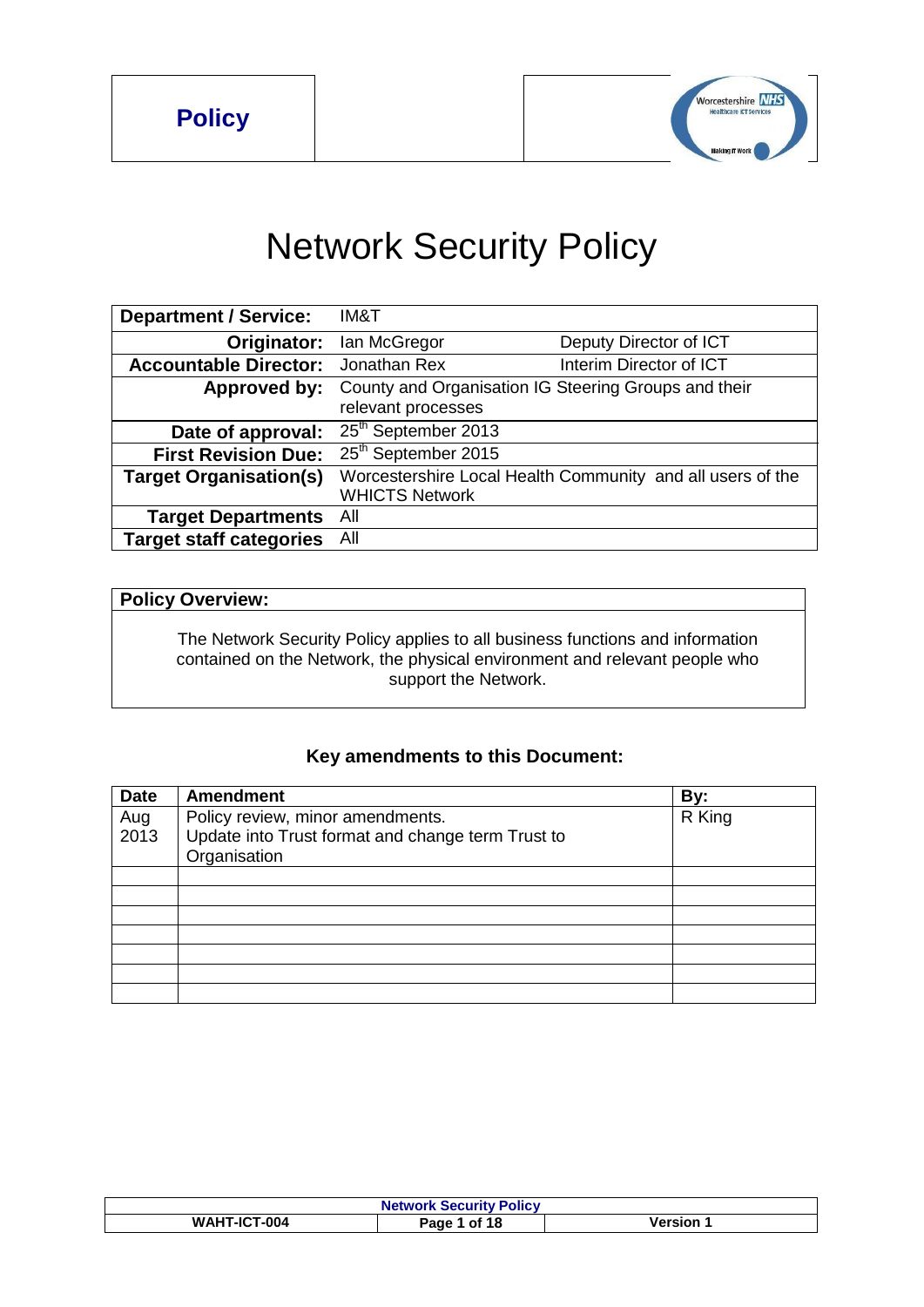

#### **Contents page:**

- **1.** Introduction
- **2.** Scope of this document
	- **2.1** Scope
	- **2.2** Policy Aim
	- **2.3** Objectives
- **3.** Definitions
- **4.** Responsibility and Duties
	- **4.1** Security Responsibilities
	- **4.2** Network Manager's Responsibilities
	- **4.3** Information Security Manager's Responsibilities
	- **4.4** WHICTS Responsibilities
	- **4.5** Line Manager's Responsibilities
	- **4.6** General Responsibilities
- **5.** Legislation
- **6.** Policy detail
	- **6.1** Document Framework
	- **6.2** Risk Assessment
	- **6.3** Physical and Environmental Security
	- **6.4** Access Control to Secure Network Areas
	- **6.5** Access Control to the Network
	- **6.6** Wireless network access
	- **6.7** Third Party Access Control to the Network
	- **6.8** External Network Connections
	- **6.9** Maintenance Contracts
	- **6.10** Data and Software Exchange
	- **6.11** Fault logging
	- **6.12** Security Operating Procedures (SyOps)
	- **6.13** Network Operating Procedures
	- **6.14** Data Backup and Restoration
	- **6.15** User Responsibilities, Awareness and Training
	- **6.16** Accreditation of Network Systems
	- **6.17** Security Audits
	- **6.18** Malicious Software
	- **6.19** Secure Disposal or Re-use of Equipment
	- **6.20** System Change Control
	- **6.21** Security Monitoring
	- **6.22** Reporting Security Incidents and Weaknesses
	- **6.23** System Configuration Management
	- **6.24** Business Continuity and Disaster Recovery Plans
	- **6.25** Unattended Equipment and Clear Screen
	- **6.26** Guidelines

#### **7.** Implementation of key document

- **7.1** Plan for implementation
- **7.2** Dissemination
- **7.3** Training and awareness

| <b>Network Security Policy</b> |              |         |
|--------------------------------|--------------|---------|
| <b>WAHT-ICT-004</b>            | Page 2 of 18 | Version |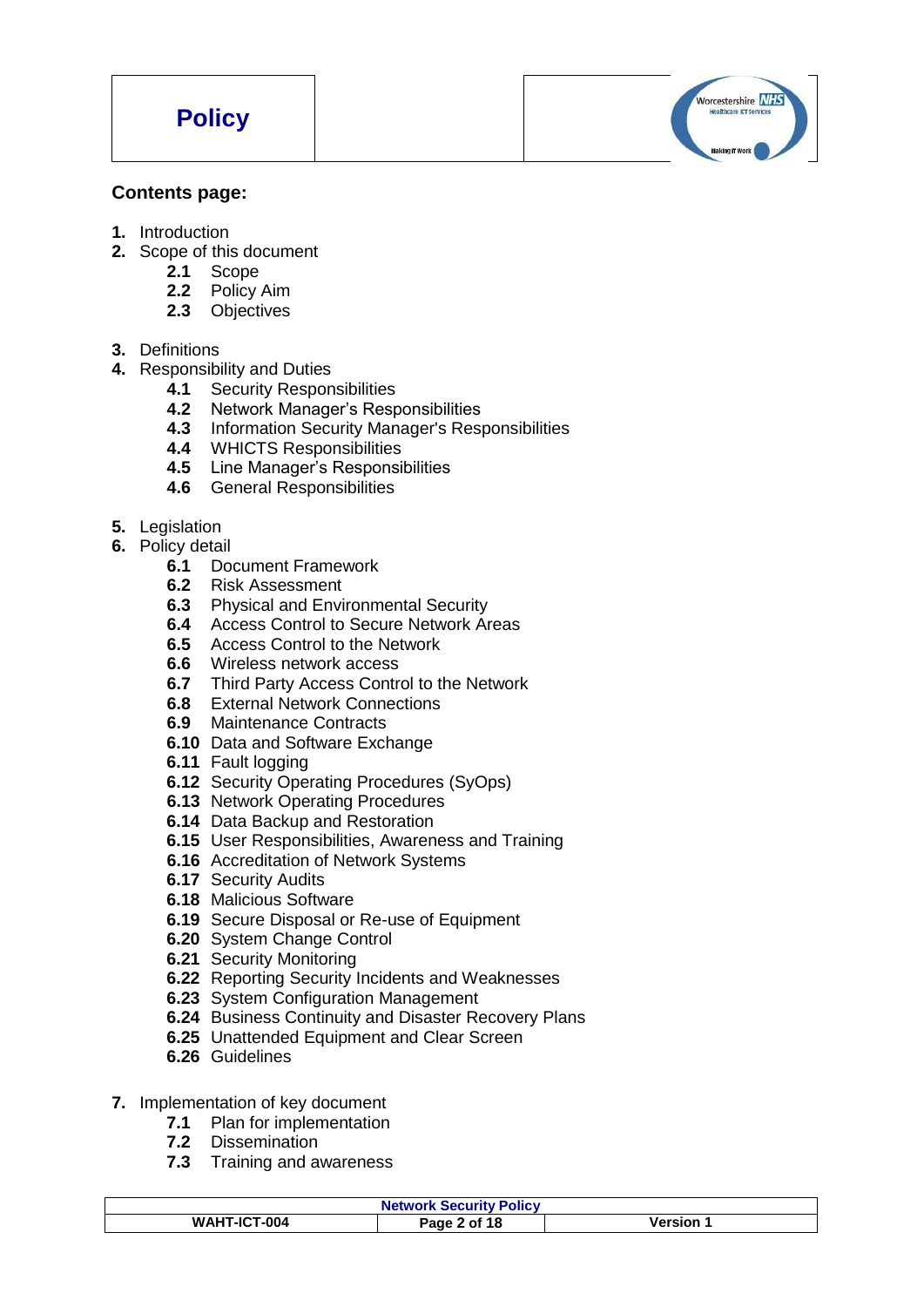



- **8.** Monitoring and compliance
- **9.** Policy review
- **10.** References
- **11. Background**<br>**11.1** E
	- 11.1 Equality requirements<br>11.2 Financial Risk Assessr
	- 11.2 Financial Risk Assessment<br>11.3 Consultation Process
	- **11.3** Consultation Process
	- **11.4** Approval Process

Appendices<br>Appendix 1

Network diagram

Supporting Documents

Equality Impact Assessment Tool Financial Impact Assessment

| <b>Network Security Policy</b> |              |         |
|--------------------------------|--------------|---------|
| <b>WAHT-ICT-004</b>            | Page 3 of 18 | /ersion |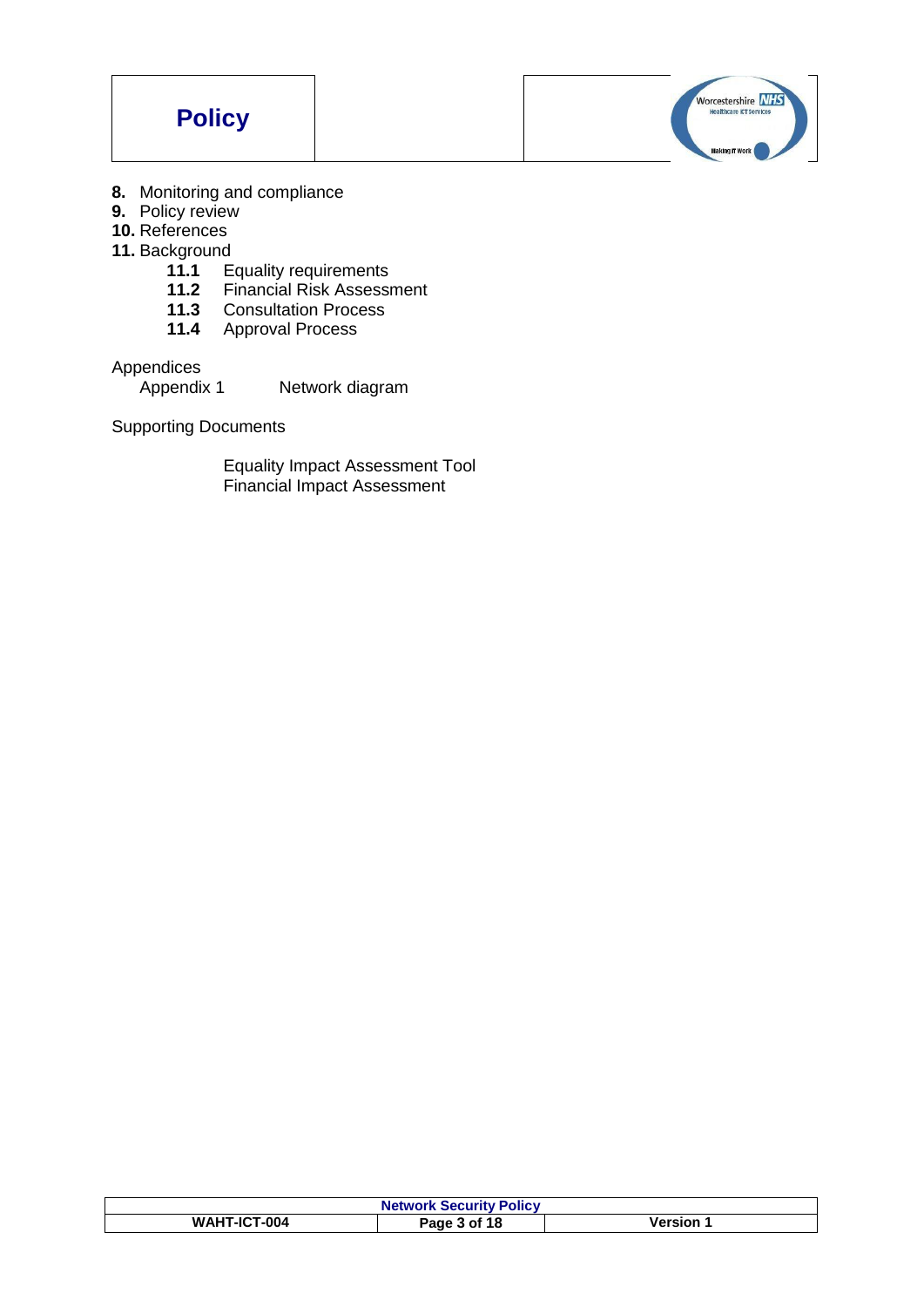| <b>Policy</b> | Worcestershire NHS<br><b>Healthcare ICT Services</b> |  |
|---------------|------------------------------------------------------|--|
|               | <b>Making IT Work</b>                                |  |

# **1. Introduction**

This document defines the Network Security Policy for Worcestershire Health ICT Services (WHICTS). The Network Security Policy applies to all business functions and information contained on the Network, the physical environment and relevant people who support the Network.

The Network is a collection of communication equipment such as servers, computers, printers, and modems, which has been connected together by cables. The Network is created to share data, software, and peripherals such as printers, modems, fax machines, Internet connections, CD-ROM and tape drives, hard disks and other data storage equipment.

# **2. Scope of this document**

#### **2.1. Scope**

This policy applies to all Networks within WHICTS used for:

- The storage, sharing and transmission of non-clinical data and images
- The storage, sharing and transmission of clinical data and images
- Printing or scanning non-clinical or clinical data or images
- The provision of Internet systems for receiving, sending and storing non-clinical or clinical data or images

# **2.2. Policy Aim**

The aim of this policy is to ensure the security of WHICTS Network. To do this the Organisation will:

- Ensure that the Network is for users
- Protect the Network from unauthorised or accidental modification ensuring the accuracy and completeness of the organisation's assets
- Protect assets against unauthorised disclosure

#### **2.3. Objectives**

The objectives of the WHICTS Information Security Policy are to preserve:

- **Confidentiality** Access to Data is confined to those who have legitimate authority to view it.
- **Integrity** Data is timely and accurate and detected or amended only by those specifically authorised to do so.
- **Availability**  Information shall be available and delivered to the right person, at the time when it is needed.
- Establishes the security responsibilities for Network security.
- Provides reference to documentation relevant to this policy.

| <b>Network Security Policy</b> |              |         |
|--------------------------------|--------------|---------|
| <b>WAHT-ICT-004</b>            | Page 4 of 18 | Version |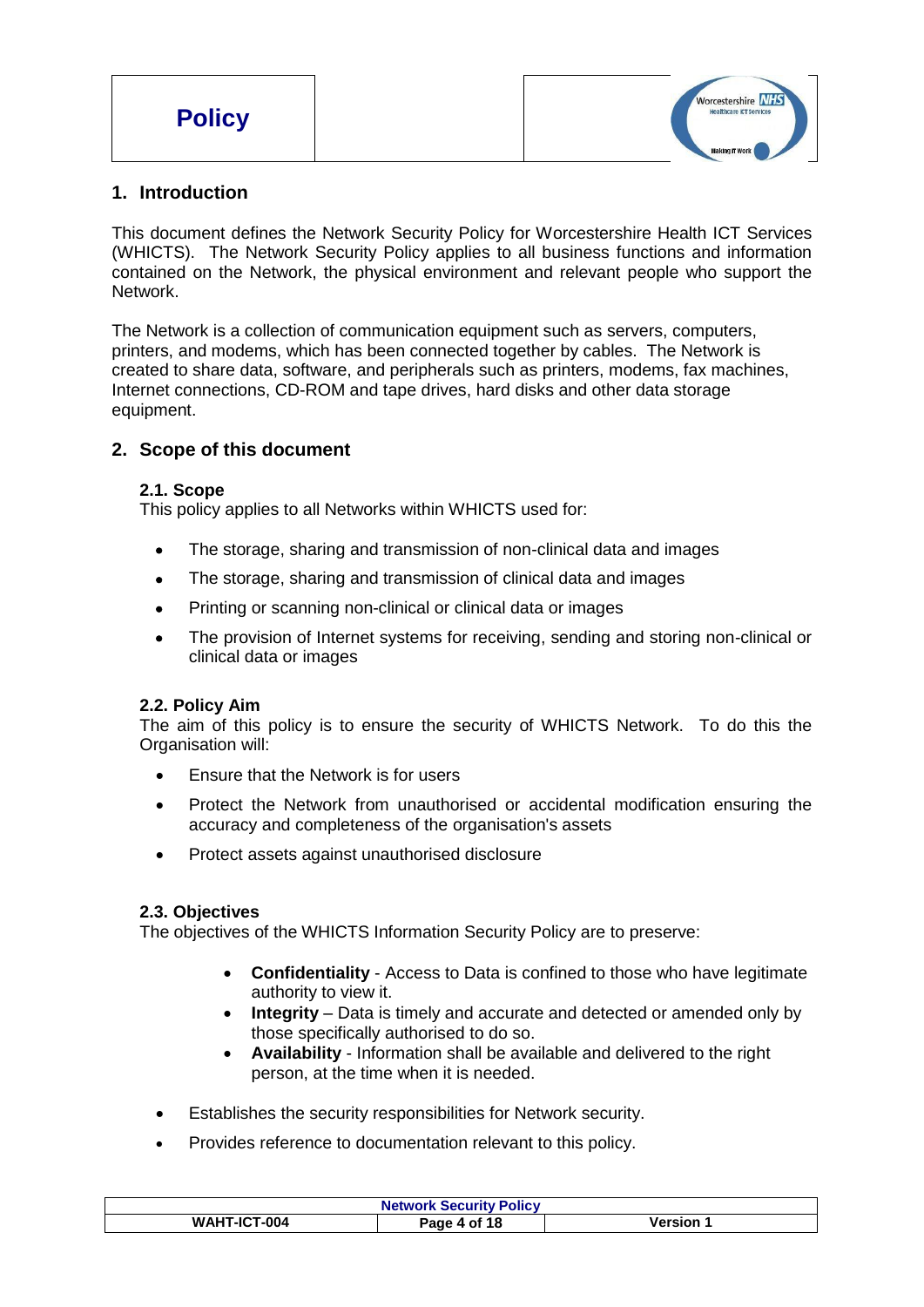

# **3. Definitions**

| <b>Consumer Credit Trade Association</b>                              |
|-----------------------------------------------------------------------|
| <b>Compact Disc Read-only Memory</b>                                  |
| <b>CCTA Risk Analysis and Management Method</b>                       |
| Information & Communication Technology                                |
| Information Asset Administrator                                       |
| Information Asset Owner                                               |
| <b>Information Governance</b>                                         |
| <b>Information Governance Toolkit</b>                                 |
| International Organisation for Standardisation                        |
| Information Management & Technology                                   |
| Information & Technology                                              |
| Information Technology Security Evaluation Criteria                   |
| <b>National Health Service</b>                                        |
| <b>NHS Counter Fraud Services</b>                                     |
| <b>Personal Computer</b>                                              |
| Statement of Internal Control                                         |
| Serious Incidents Requiring Investigation                             |
| Senior Information Risk Officer                                       |
| Worcestershire Health Information & Communication Technology Services |
|                                                                       |

# **4. Responsibilities and Duties**

# **4.1. Security Responsibilities**

- The Chief Executive is the accountable officer for Information Risk Management. The Senior Information Risk Officer (SIRO) is responsible for ensuring the Information Risk Policy is developed, implemented reviewed and its effect actively monitored. The SIRO provides the focus for the assessment and management of information risk at Board level, providing briefings and reports on matters of performance, assurance and cultural impact.
- The Information Asset Owner role is to understand and address risks to the information assets they own and provide assurance to the SIRO on the security and use of these assets.

# **4.2. Network Manager's Responsibilities**

- Produce and implement effective security countermeasures.
- Risk asses the network in line with the Organisation's Risk Assessment Policy.
- Produce all relevant security documentation, security operating procedures and contingency plans reflecting the requirements of the Network Security Policy.
- Ensure all such documentation will be included in the WHICTS asset register.
- Ensure that accurate diagrams of the network architecture are maintained.
- Ensure that all network hardware is included in the WHICTS asset register.

| <b>Network Security Policy</b> |              |                  |
|--------------------------------|--------------|------------------|
| <b>WAHT-ICT-004</b>            | Page 5 of 18 | <b>Version 1</b> |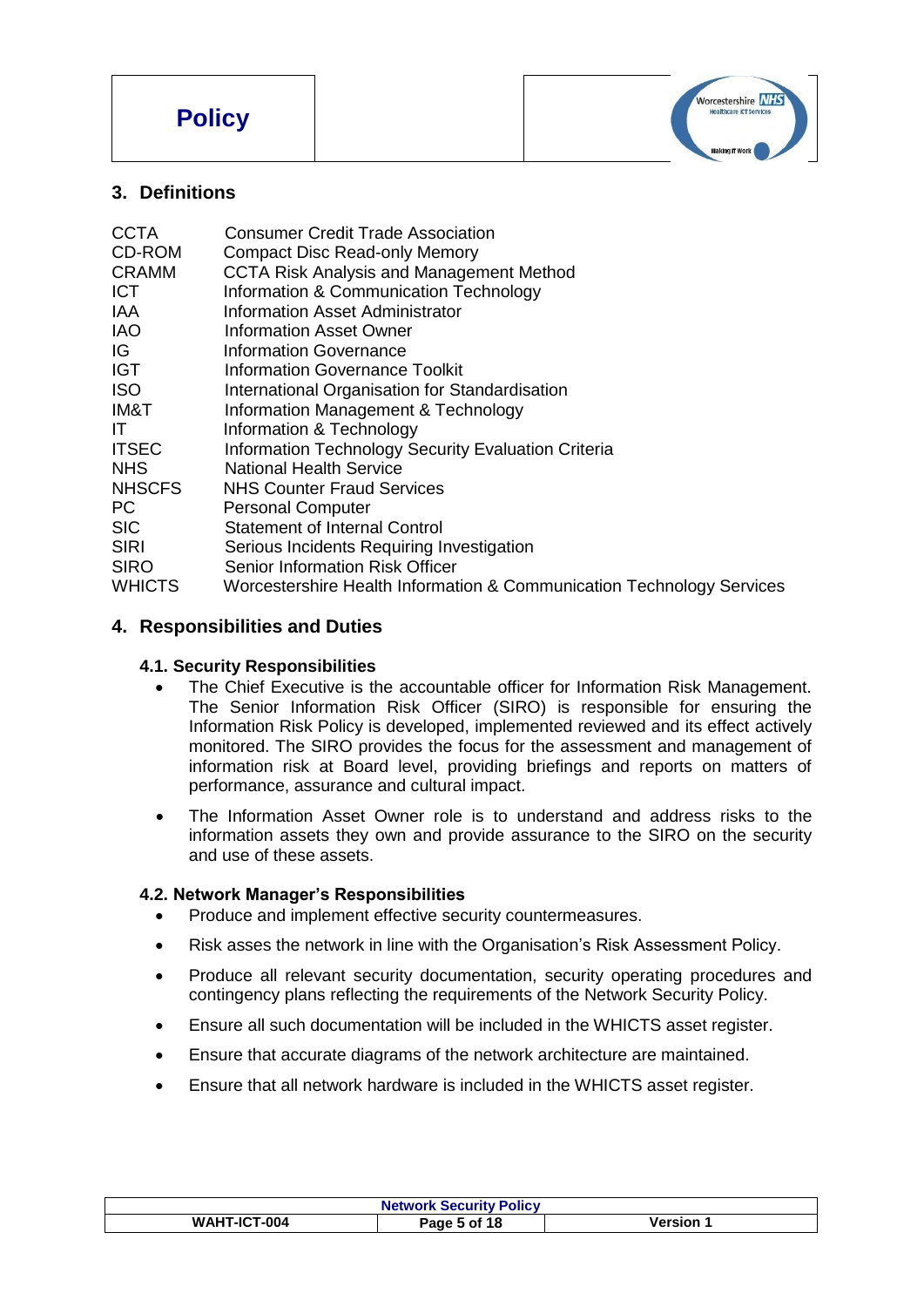| <b>Policy</b> |  | Worcestershire NHS<br><b>Healthcare ICT Services</b> |
|---------------|--|------------------------------------------------------|
|               |  | Making IT Work                                       |

#### **4.3. Information Security Manager's Responsibilities**

- Acting as a central point of contact on information security within the organisation, for both staff and external organisations.
- Implementing an effective framework for the management of security.
- Assisting in the formulation of Information Security Policy and related policies.
- Advise on the content and implementation of the Information Security Programme.
- Produce organisational standards, procedures and guidance on Information Security matters for approval by Organisations Information Governance Steering Group.
- Co-ordinate information security activities particularly those related to shared information systems or IT infrastructures.
- Liaise with external organisations on information security matters, including representing the organisation on cross-community committees.
- Working closely with those responsible for Freedom of Information, Data Protection, patient confidentiality and other Information Governance work areas.
- Advising users of information systems, applications and Networks of their responsibilities.
- Ensure breaches of policy and recommended actions are reported in line with Organisation's procedures.
- Creating, maintaining, giving guidance on and overseeing the implementation of IT Security.
- Representing the organisation on internal and external committees that relate to IT security.
- Ensuring that risks to IT systems are reduced to an acceptable level by applying security countermeasures identified following an assessment of the risk.
- Providing a central point of contact on IT security issues.
- Providing advice and guidance on:
	- i. Policy Compliance
	- ii. Incident Investigation
	- iii. IT Security Awareness
	- iv. IT Security Training
	- v. IT Systems Accreditation
	- vi. Security of External Service Provision
	- vii. Contingency Planning for IT systems

#### **4.4. WHICTS Responsibilities**

The WHICTS information Network will be available when needed, can be accessed only by legitimate users and will contain complete and accurate information. The Network must also be able to withstand or recover from threats to its availability, integrity and confidentiality. To satisfy this, WHICTS will undertake to the following.

| <b>Network Security Policy</b> |              |          |
|--------------------------------|--------------|----------|
| <b>WAHT-ICT-004</b>            | Page 6 of 18 | Version. |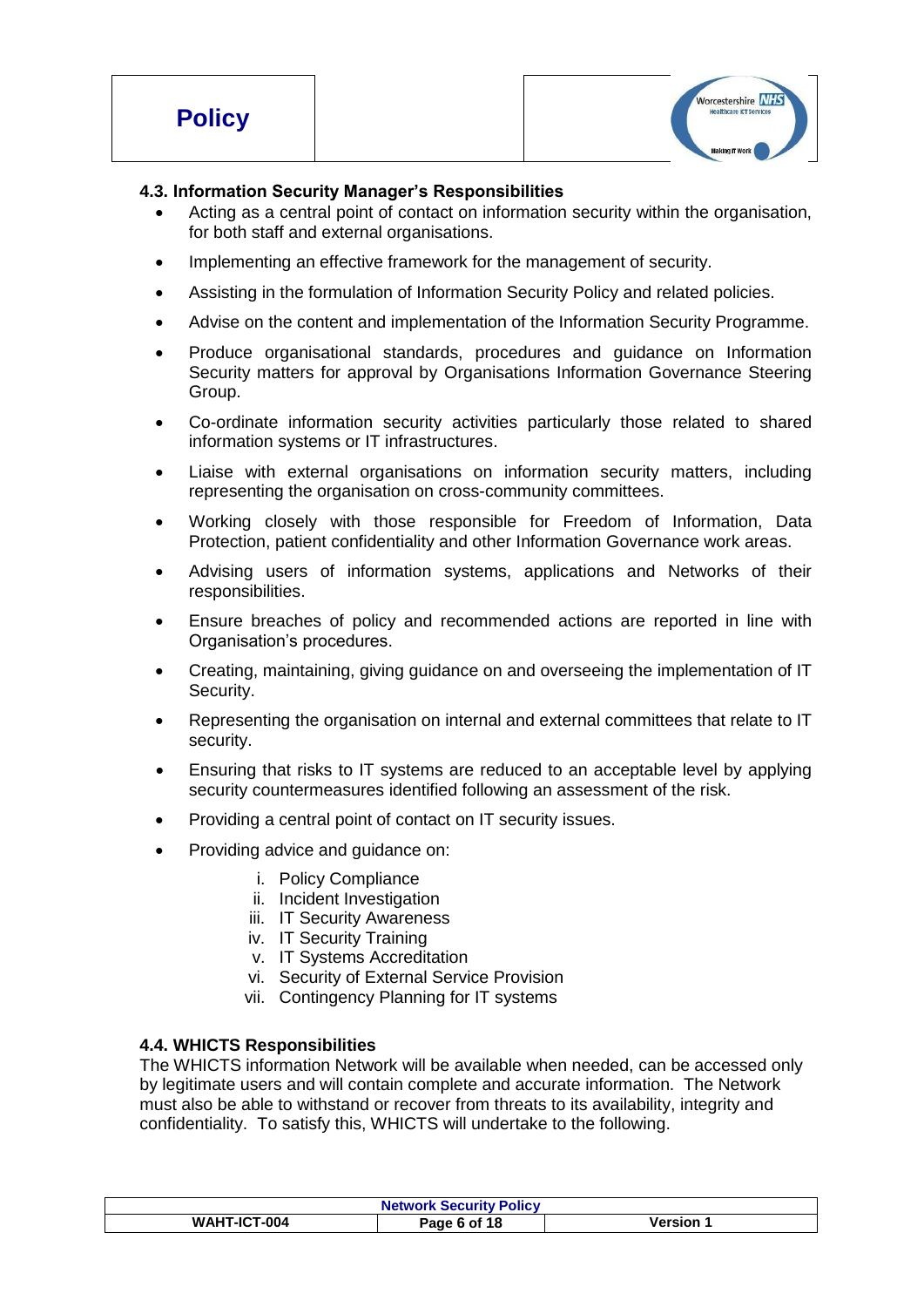

#### **WHICTS will:**

- Protect all hardware, software and information assets under its control. This will be achieved by implementing a set of well-balanced technical and non-technical measures.
- Provide both effective and cost-effective protection that is commensurate with the risks to its Network assets.
- **IMPLEMENT IMPLEMENT IMPLE THE NETWORK SECUTITY Policy in a consistent, timely and cost effective** manner.
- Where relevant, WHICTS will comply with:
	- Copyright, Designs & Patents Act 1988
	- Access to Health Records Act 1990
	- Computer Misuse Act 1990
	- The Data Protection Act 1998
	- The Human Rights Act 1998
	- Electronic Communications Act 2000
	- Regulation of Investigatory Powers Act 2000
	- Freedom of Information Act 2000
	- Health & Social Care Act 2001
- Comply with other laws and legislation as appropriate.
- Ensure the policy must be approved by the Information Security Manager and Data and Communications Manager for WHICTS.
- Ensure that all staff, where appropriate, have access to training in the use of the network.
- Ensure that there are formal request procedures to set up users with network accounts.
- Ensure that any inappropriate use will be identified and reported to the appropriate line manager, IG Lead Manager, Caldicott Guardian and/or Human Resources.
- Where appropriate, disclose evidence of any member of staff contravening the law or professional standards to the police and or/regulatory bodies, including the NHS Counter Fraud Services (NHSCFS).
- Implement and maintain anti-virus software on servers, PCs and laptops

#### **WHICTS will not:**

Routinely monitor individual user's activity.

#### **4.5. Line Manager's Responsibilities**

- Ensuring the security of the Network used by staff and, where appropriate, by third parties is consistent with legal and management requirements and obligations.
- Ensuring that their staff are made aware of their security responsibilities.
- Ensuring that their staff have had suitable security training.

| <b>Network Security Policy</b> |                |         |
|--------------------------------|----------------|---------|
| <b>WAHT-ICT-004</b>            | of 18<br>Page. | Version |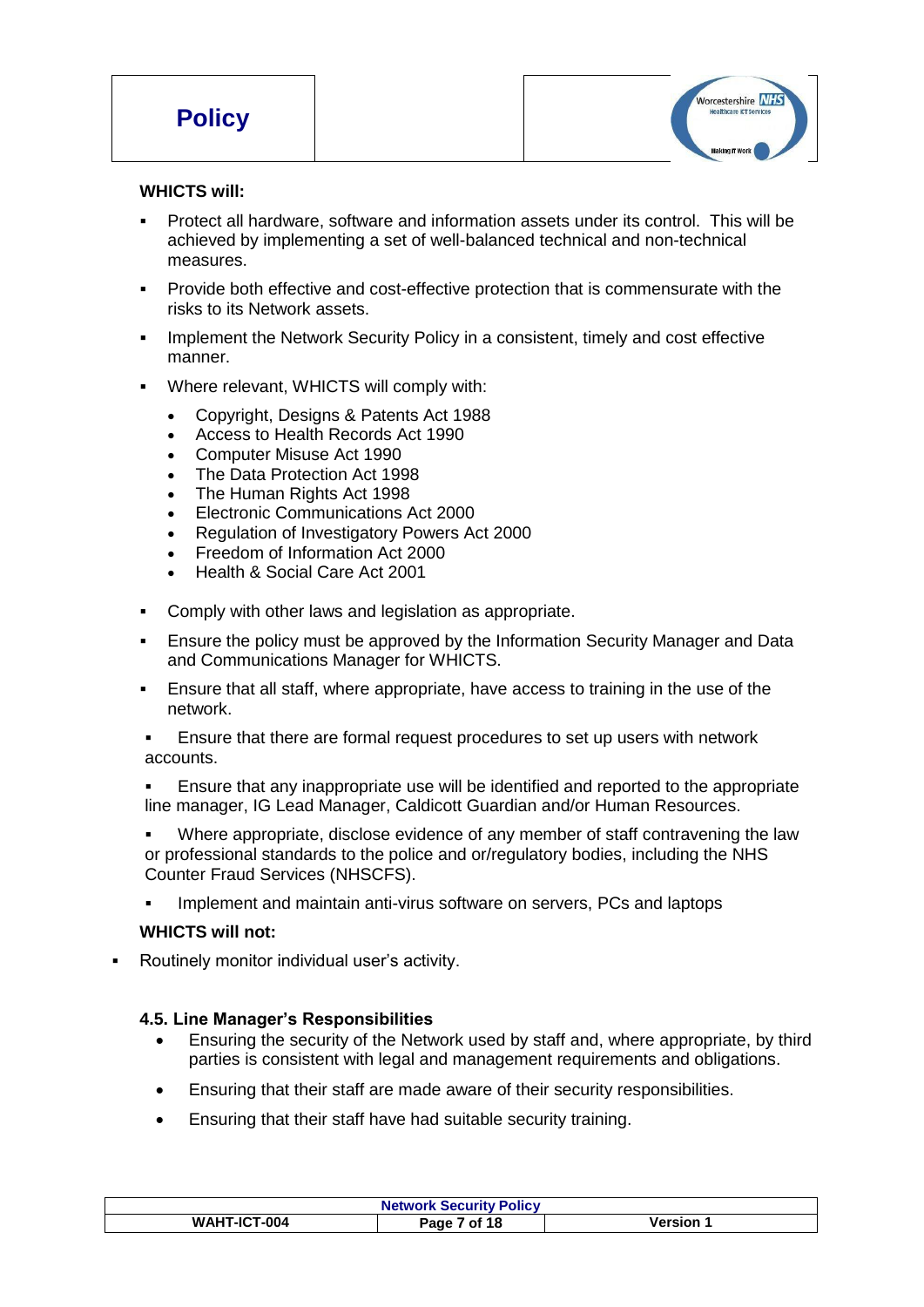

#### **4.6. General Responsibilities**

All personnel or agents acting for the organisation have a duty to:

- Safeguard hardware, software and information in their care.
- Prevent the introduction of malicious software on the organisation's IT systems.
- Report on any suspected or actual breaches in security.

# **5. Legislation**

The Worcestershire Local Health Community is obliged to abide by all relevant UK and European Union legislation. The requirement to comply with this legislation shall be devolved to employees and agents of the Worcestershire Local Health Community, who may be held personally accountable for any breaches of network security for which they may be held responsible, failure to comply could result in the individual or the Organisation being prosecuted. The Worcestershire Local Health Community shall comply with the legislation, detailed in section 6, and other legislation as appropriate.

# **6. Policy Detail**

#### **6.1. Document Framework**

| <b>Document Title</b>                                                                                                                                                                                                                                                                                                                                              | <b>Content</b>    | <b>Review period</b>                |
|--------------------------------------------------------------------------------------------------------------------------------------------------------------------------------------------------------------------------------------------------------------------------------------------------------------------------------------------------------------------|-------------------|-------------------------------------|
| <b>Network Security Policy</b>                                                                                                                                                                                                                                                                                                                                     | <b>Principles</b> | 2 Years                             |
| <b>User Responsibility Declaration</b>                                                                                                                                                                                                                                                                                                                             | Statement         | 2 Years                             |
| <b>Information Security Policies &amp; Procedures</b><br><b>Access Control</b><br>٠                                                                                                                                                                                                                                                                                | Requirements      | 2 Years                             |
| Anti-Virus<br>٠<br>Back-Up<br>٠<br><b>Business Continuity</b><br>٠<br><b>Equipment Disposal</b><br>٠<br><b>Information Security</b><br>٠<br><b>Internet and Email Access</b><br>п<br><b>Mobile Devices</b><br>٠                                                                                                                                                    |                   |                                     |
| <b>Organisation Policies&amp; Procedures</b><br>Code of Conduct in Respect of<br>٠<br>Confidentiality<br>Data Protection<br>п<br>Disciplinary<br>٠<br>Freedom of Information<br>٠<br>Home Working<br>п<br>Incident Reporting<br>٠<br><b>Information Governance</b><br>п<br><b>Information Risk</b><br>٠<br>Records Management<br>п<br>Safe Haven<br>$\blacksquare$ | Requirements      | As per Organisation<br>requirements |

| <b>Network Security Policy</b> |              |                |
|--------------------------------|--------------|----------------|
| <b>WAHT-ICT-004</b>            | Page 8 of 18 | <b>Version</b> |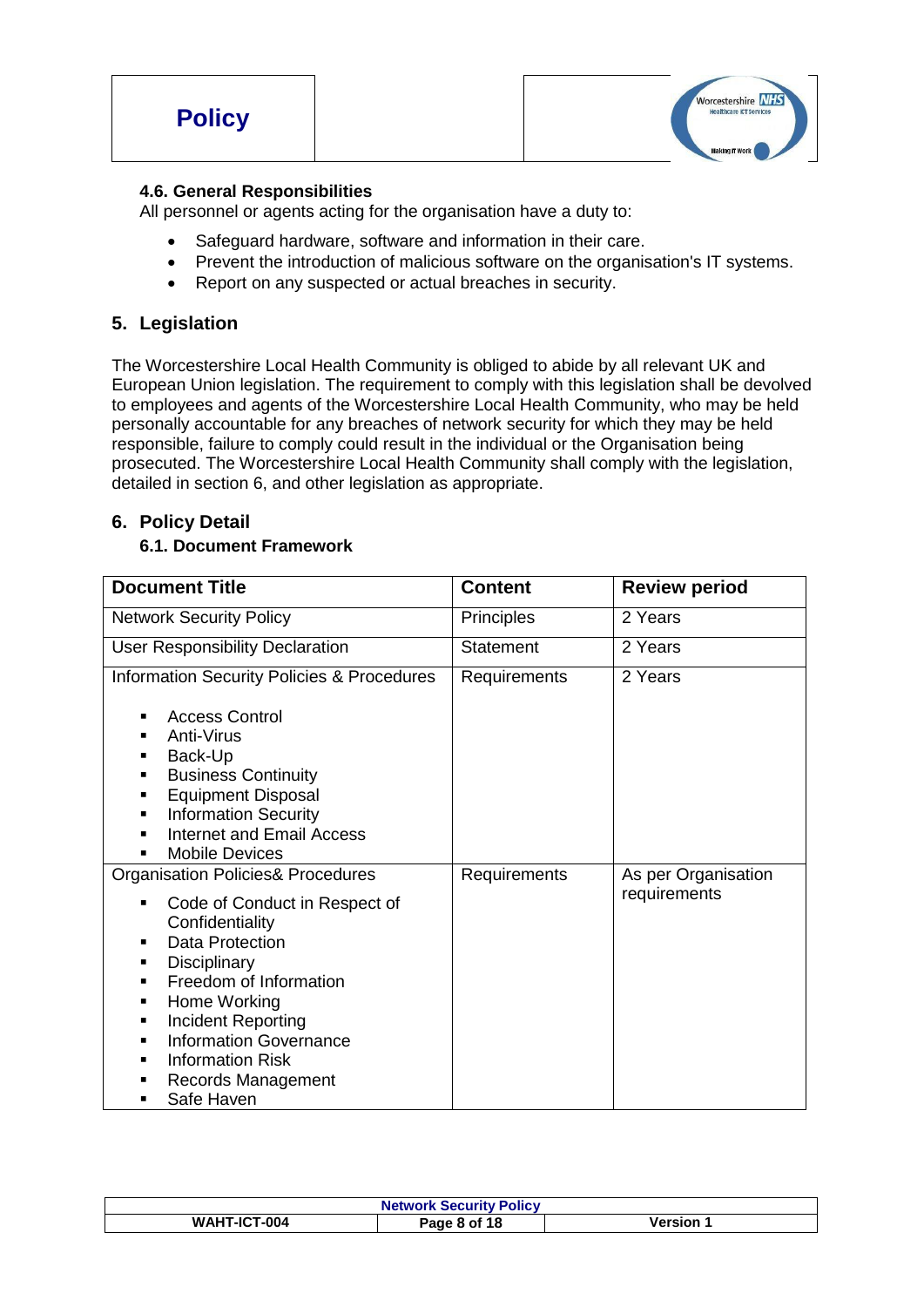#### **6.2. Risk Assessment**

- WHICTS will carry out security risk assessment(s) in relation to all the business processes covered by this policy. These risk assessments will cover all aspects of the Network that are used to support those business processes. The risk assessment will identify the appropriate security countermeasures necessary to protect against possible breaches in confidentiality, integrity and availability.
- Risk assessment will be conducted to determine the ITSEC Assurance levels required for security barriers that protect the Network.
- Formal risk assessments will be conducted using CRAMM and will conform to ISO17799.

#### **6.3. Physical and Environmental Security**

- Network computer equipment will be housed in a controlled and secure environment. Critical or sensitive Network equipment will be housed in an environment that is monitored for temperature, humidity and power supply quality.
- Critical or sensitive Network equipment will be housed in secure areas, protected by a secure perimeter, with appropriate security barriers and entry controls.
- Critical or sensitive Network equipment will be protected from power supply failures.
- Critical or sensitive Network equipment will be protected by intruder alarms and fire suppression systems.
- Smoking, eating and drinking is forbidden in areas housing critical or sensitive Network equipment.
- All visitors to secure Network areas must be authorised by a senior member of the IT department
- All visitors to secure Network areas must be made aware of Network security requirements.
- All visitors to secure Network areas must be logged in and out. The log will contain name, organisation, purpose of visit, date, and time in and out.
- The Data and Communications Manager will ensure that all relevant staff is made aware of procedures for visitors and that visitors are escorted, when necessary.

#### **6.4. Access Control to Secure Network Areas**

 Entry to secure areas housing critical or sensitive Network equipment will be restricted to those whose job requires it. The Data and Communications manager will maintain and periodically review a list of those with unsupervised access.

#### **6.5. Access Control to the Network**

 Entry to secure areas housing critical or sensitive Network equipment will be restricted to those whose job requires it. The Data and Communications manager will maintain and periodically review a list of those with unsupervised access.

| <b>Network Security Policy</b> |              |           |
|--------------------------------|--------------|-----------|
| <b>WAHT-ICT-004</b>            | Page 9 of 18 | Version . |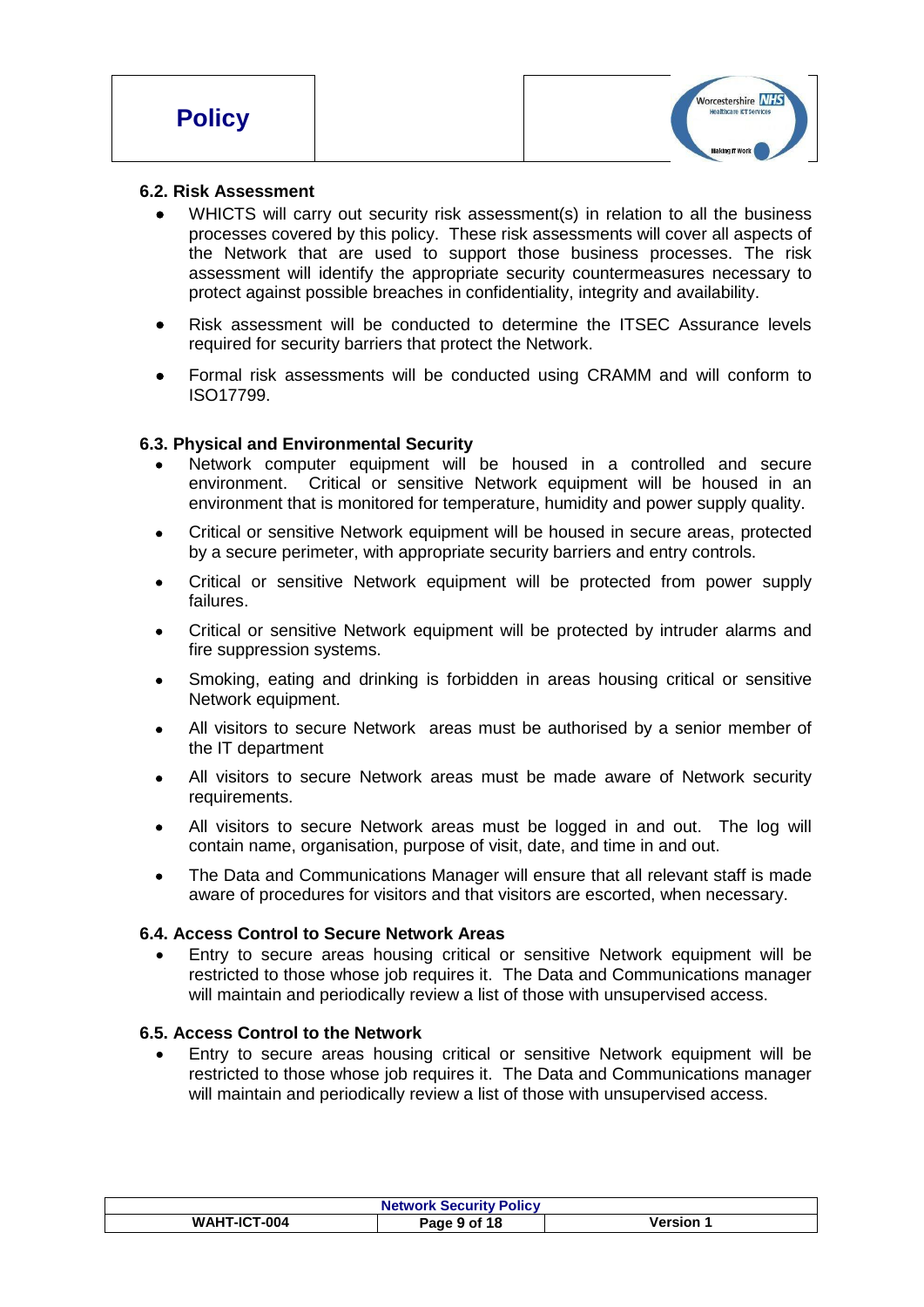| <b>Policy</b> | Worcestershire NHS<br><b>Healthcare ICT Services</b> |  |
|---------------|------------------------------------------------------|--|
|               | <b>Making IT Work</b>                                |  |

- Access to the Network will be via a secure log-on procedure, designed to minimise the opportunity for unauthorised access. Access will be based on a user's entry on the Active Directory. Remote access to the Network will conform to the Organisation's Remote Access Policy.
- There must be a formal, documented user registration and de-registration procedure for access to the Network.
- Departmental managers must approve user access.
- Access rights to the Network will be allocated on the requirements of the user's job, rather than on a status basis.
- Security privileges (i.e. 'superuser' or Network administrator rights) to the Network will be allocated on the requirements of the user's job, rather than on a status basis.
- All users to the network will have their own individual user identification and password
- Users are responsible for ensuring their password is kept secret
- User's access rights will be removed or reviewed for those users who have left the Trust or changed jobs, in a timely manner.

#### **6.6. Wireless network access**

 Access to the network wirelessly will also be in accordance with the requirement of this policy. There will also be additional access controls via certificate and radius servers.

#### **6.7. Third Party Access Control to the Network**

- Third party access to the Network will be based on a formal contract that satisfies all necessary NHS security conditions; contractors must complete and receive approval for the Confidentiality Agreement for Contractors and Third Parties
- All third party access to the Network must be logged

#### **6.8. External Network Connections**

- Ensure that all connections to external Networks and systems have documented and approved System Level Security Policies.
- Ensure that all connections to external Networks and systems conform to the NHS-wide Network Security Policy, Code of Connection and supporting guidance.
- The Data and Communications Manager must approve all connections to external Networks and systems before they commence operation.

#### **6.9. Maintenance Contracts**

The Data and Communications Manager will ensure that maintenance contracts are maintained and periodically reviewed for all Network equipment. All contract details will constitute part of the Asset register

#### **6.10. Data and Software Exchange**

Formal agreements for the exchange of data and software between organisations must be established and approved in line with IGT requirements.

| <b>Network Security Policy</b> |               |         |
|--------------------------------|---------------|---------|
| <b>WAHT-ICT-004</b>            | Page 10 of 18 | Version |
|                                |               |         |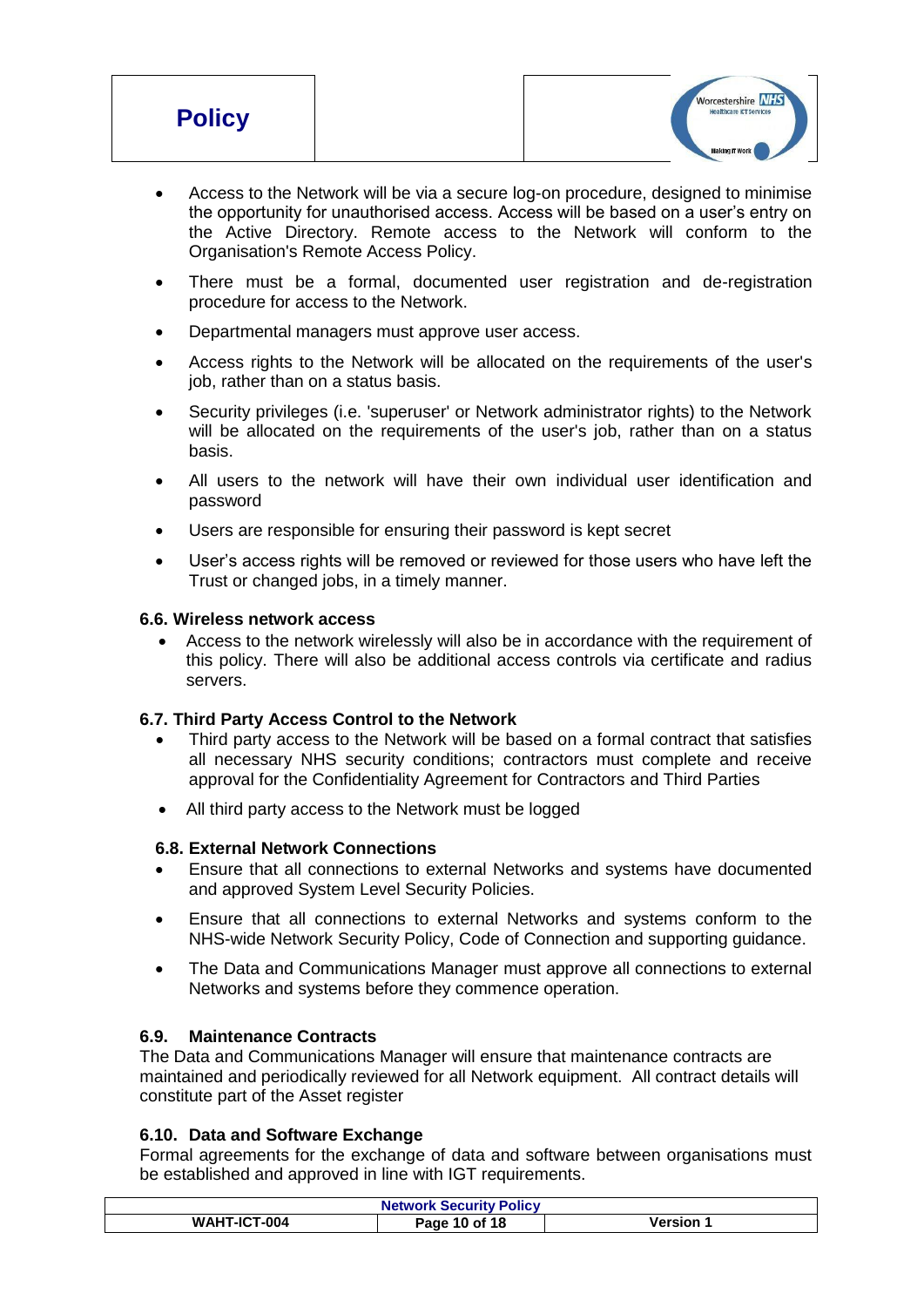

#### **6.11. Fault Logging**

 The Data and Communications Manager is responsible for ensuring that a log of all faults on the Network is maintained and reviewed. A written procedure to report faults and review countermeasures will be produced.

### **6.12. Security Operating Procedures (SyOps)**

- Produce Security Operating Procedures (SyOps) and security contingency plans that reflect the Network Security Policy.
- Changes to operating procedures must be authorised by the Data and Communications Manager.

#### **6.13. Network Operating Procedures**

- Documented operating procedures should be prepared for the operation of the Network, to ensure its correct, secure operation.
- Changes to operating procedures must be authorised by the Data and Communications Manager.

#### **6.14. Data Backup and Restoration**

- The Communications Manager is responsible for ensuring that backup copies of Network configuration data are taken regularly.
- Documented procedures for the backup process and storage of backup tapes will be produced and communicated to all relevant staff.
- All backup tapes will be stored securely and a copy will be stored off-site.
- Documented procedures for the safe and secure disposal of backup media will be produced and communicated to all relevant staff.
- Users are responsible for ensuring that they backup their own data to the Network server.

#### **6.15. User Responsibilities, Awareness and Training**

- The Organisation will ensure that all users of the Network are provided with the necessary security guidance, awareness and where appropriate training to discharge their security responsibilities.
- All users of the Network must be made aware of the contents and implications of the Network Security Policy and SyOps.
- Irresponsible or improper actions by users may result in disciplinary action(s).

#### **6.16. Accreditation of Network Systems**

 Ensure that the Network is approved by the Data and Communications Manager before it commences operation; ensuring that the Network does not pose an unacceptable security risk to the organisation and meets IGT requirements.

#### **6.17. Security Audits**

 Information Security will require checks on, or an audit of, actual implementations based on approved security policies and in line with IGT requirements.

| <b>Network Security Policy</b> |                  |         |
|--------------------------------|------------------|---------|
| <b>WAHT-ICT-004</b>            | of 18<br>Page 11 | Version |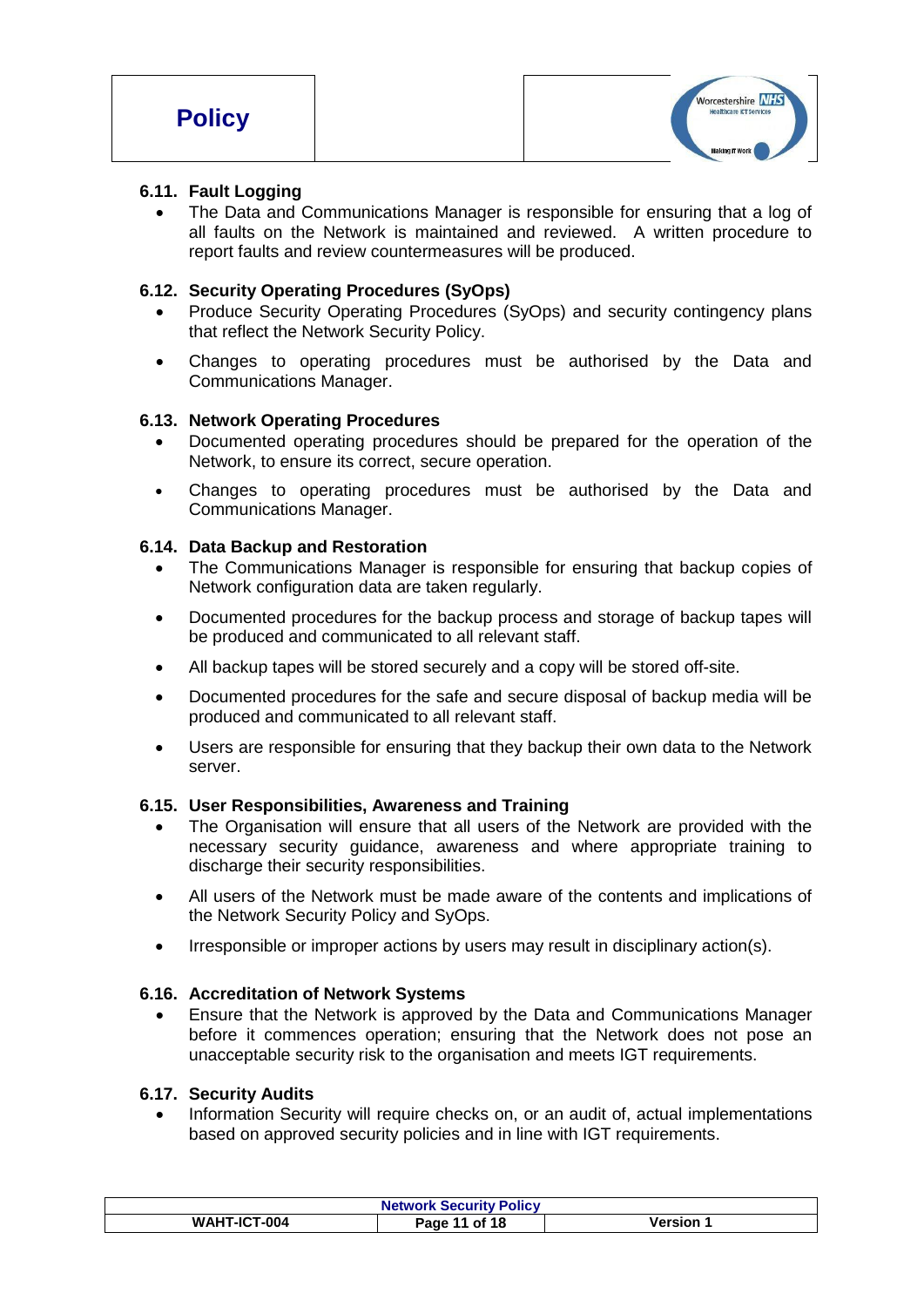

#### **6.18. Malicious Software**

 Ensure that measures are in place to detect and protect the Network from viruses and other malicious software.

#### **6.19. Secure Disposal or Re-use of Equipment**

- Ensure that where equipment is being disposed of, IT Department staff must ensure that all data on the equipment (e.g. on hard disks or tapes) is securely overwritten. Where this is not possible IT Department staff should physically destroy the disk or tape.
- Ensure that where disks are to be removed from the premises for repair, where possible, the data is securely overwritten or the equipment degaussed by the IT Department. Further details are available in the IT Equipment Disposal Policy

#### **6.20. System Change Control**

- Ensure that the Data and Communications Manager reviews changes to the security of the Network, in line with Change Control procedures. Responsible for updating all relevant Network Security Policies, design documentation, security operating procedures and Network operating procedures; in line with IGT and Information Security requirements.
- Ensure checks on, or assessment of, the actual implementation based on the proposed changes; in line with IGT and Information Security requirements.
- Ensuring that selected hardware or software meets agreed security standards IGT and Information Security requirements.
- Acceptance testing of all new Network systems will be carried out, in line with IGT and Information Security requirements, in an attempt to cause a security failure and document other criteria against which tests will be undertaken prior to formal acceptance.
- Testing facilities will be used for all new Network systems. Development and operational facilities will be separated.

#### **6.21. Security Monitoring**

 Ensure that the Network is monitored for potential security breaches. All monitoring will comply with current legislation.

#### **6.22. Reporting Security Incidents and Weaknesses**

 All potential security breaches must be investigated and reported to Information Security; Security incidents and weaknesses must be reported in accordance with the requirements of the Organisation's incident reporting procedure.

| <b>Network Security Policy</b> |               |                |
|--------------------------------|---------------|----------------|
| <b>WAHT-ICT-004</b>            | Page 12 of 18 | <b>Version</b> |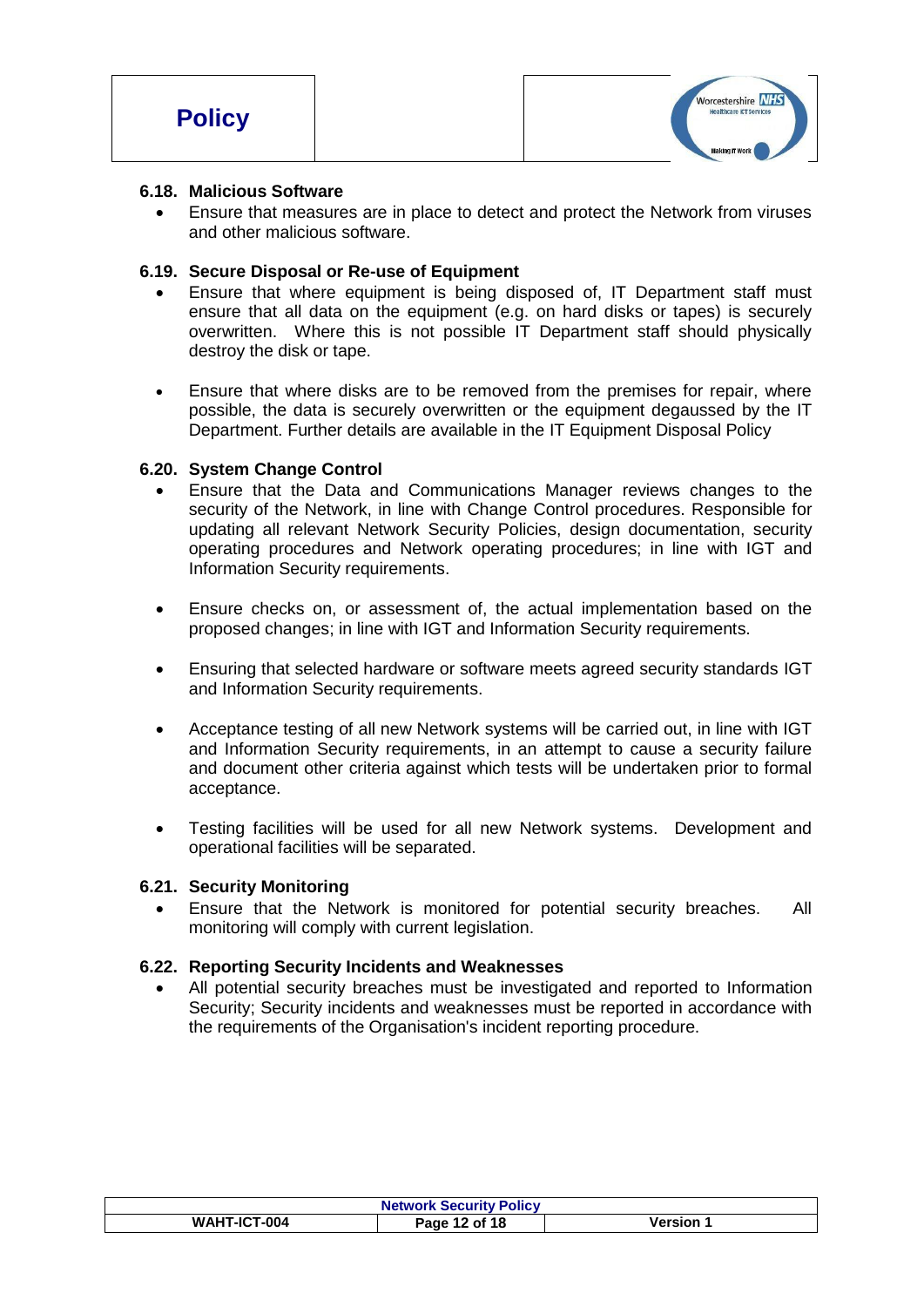

#### **6.23. System Configuration Management**

 Ensure that there is an effective configuration management system for the Network.

#### **6.24. Business Continuity and Disaster Recovery Plans**

- Ensure that business continuity plans and disaster recovery plans are produced for the Network.
- The plans must be reviewed by the Information Asset Owner and tested on a regular basis.

#### **6.25. Unattended Equipment and Clear Screen**

- Users must ensure that they protect the Network from unauthorised access. They must log off the Network when finished working.
- The Organisation operates a clear screen policy that means that users must ensure that any equipment logged on to the Network must be protected if they leave it unattended, even for a short time. Workstations must be locked or a screensaver password activated if a workstation is left unattended for a short time.
- Users failing to comply will be subject to disciplinary action.

#### **6.26. Guidelines**

 Detailed advice on how to determine and implement an appropriate level of security is available from the Data and Communications Manager.

#### **7. Implementation**

#### **7.1. Plan for Implementation**

WHICTS will ensure this policy is sent to each Organisation's Information Governance Manager who will arrange for it to be communicated through their appropriate channels - including all directorate managers within the Organisation, whose responsibility it will then be to ensure that all staff groups within their area are directed to this policy.

#### **7.2. Dissemination**

This policy will be available on the Organisation Intranet. IG will arrange for the policy to be communicated through their appropriate channels

#### **7.3. Training and awareness**

This Policy will be promoted by WHICTS including the training department and Information Security manager; each Organisation's Information Governance Team will also promote the Policy. Any key amendments to the Policy will be notified to each Organisation for communication to staff groups. Staff are also required to complete mandatory IG training via the IGTT.

| <b>Network Security Policy</b> |               |         |
|--------------------------------|---------------|---------|
| <b>WAHT-ICT-004</b>            | Page 13 of 18 | Version |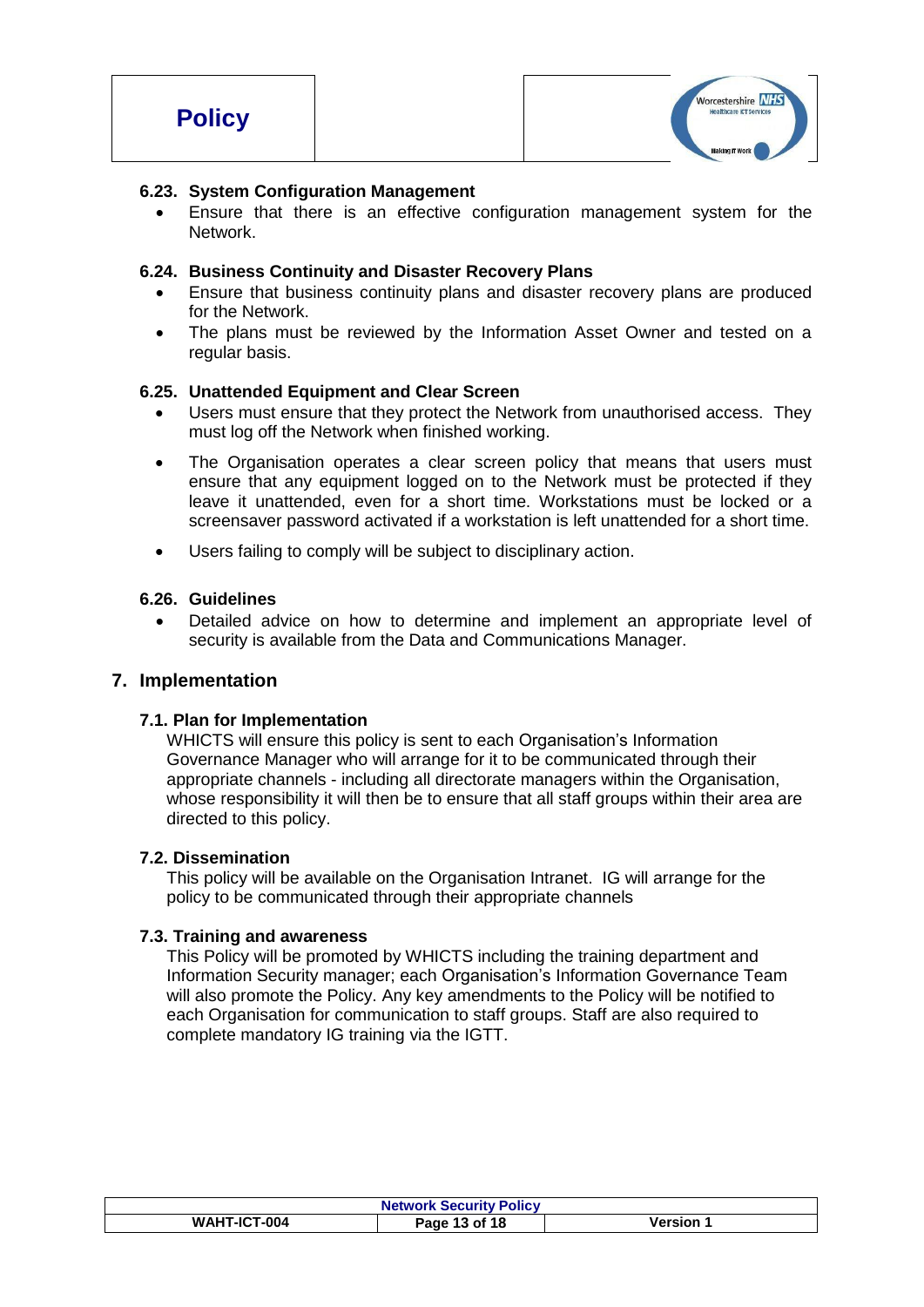



# **8. Monitoring and compliance**

| Page/<br>Section of<br>Key<br>Document | Key control:                                                                  | Checks to be carried<br>out to confirm<br>compliance with the<br>policy:                                                                                                                     | How often the<br>check will be<br>carried out:             | Responsible<br>for carrying<br>out the<br>check: | Results of check<br>reported to:<br>(Responsible for<br>also ensuring<br>actions are<br>developed to<br>address any areas<br>of non-compliance)           | Frequency of reporting:                                                                                                                                                                                                                                                                  |
|----------------------------------------|-------------------------------------------------------------------------------|----------------------------------------------------------------------------------------------------------------------------------------------------------------------------------------------|------------------------------------------------------------|--------------------------------------------------|-----------------------------------------------------------------------------------------------------------------------------------------------------------|------------------------------------------------------------------------------------------------------------------------------------------------------------------------------------------------------------------------------------------------------------------------------------------|
|                                        | WHAT?                                                                         | HOW?                                                                                                                                                                                         | <b>WHEN?</b>                                               | WHO?                                             | <b>WHERE?</b>                                                                                                                                             | WHEN?                                                                                                                                                                                                                                                                                    |
| Page<br>6&13                           | Breaches in<br>policy and<br>incidents will be<br>identified and<br>reported. | Initially logged as a call<br>via the Service Desk for<br>evaluation and, where<br>appropriate, an Incident<br>being raised and<br>investigated as per<br>each Organisation's<br>guidelines. | Whenever a<br>breach in Policy<br>or an incident<br>occurs | Investigating<br>officer                         | Reported in line<br>with Organisation<br>Policy through IG<br>leads and IGSG;<br>where appropriate<br>being escalated in<br>line with SIRI<br>guidelines. | Low level breaches and Incidents<br>will be reviewed at Organisation's<br>IGSG 4 times a year.<br>Serious incidents will also follow<br>this process and are additionally<br>included in the individual<br>Organisation's SIC and annual<br>report, in line with HSCIC SIRI<br>quidance. |

# **9. Policy Review**

This policy should be reviewed every 2 years under the authority of the Chief Executive. Associated information security standards should be subject to an on-going development and review programme.

#### **10.References:**

| Access to Health Records Act                                         | 1990      |
|----------------------------------------------------------------------|-----------|
| <b>Caldicott Principles</b>                                          |           |
| <b>Care Quality Commission</b>                                       | 2009      |
| Common Law Duty of Confidentiality                                   |           |
| <b>Computer Misuse Act</b>                                           | 1990      |
| Confidentiality: NHS Code of Practice                                | 2006      |
| Copyright, Designs and Patents Act                                   | 1988      |
| <b>Criminal Justice and Public Order Act</b>                         | 1994      |
| Data Protection Act/ Processing of Sensitive Personal Data Order     | 1998/2000 |
| <b>Electronic Communications Act</b>                                 | 2000      |
| Freedom of Information Act                                           | 2000      |
| Health and Safety at Work Act                                        | 1974      |
| <b>Health and Social Care Act</b>                                    | 2012      |
| <b>HSCIC Information Governance Toolkit</b>                          |           |
| Human Rights Act                                                     | 1998      |
| Information Security Management: NHS Code of Practice - DH           | 2007      |
| Interception Of Communications Act                                   | 1985      |
| ISO/IEC 27001 Information Security Management Standard               | 2005      |
| Records Management: NHS Code of Practice                             | 2006      |
| Reporting, Managing and Investigating IG Serious Incidents Requiring | 2013      |
| Investigation (SIRI)                                                 |           |
| <b>Regulation of Investigatory Powers</b>                            | 2000      |
| <b>Trade Mark Act</b>                                                | 1994      |

| <b>Network Security Policy</b> |               |           |
|--------------------------------|---------------|-----------|
| WAHT-ICT-004                   | Page 14 of 18 | Version 1 |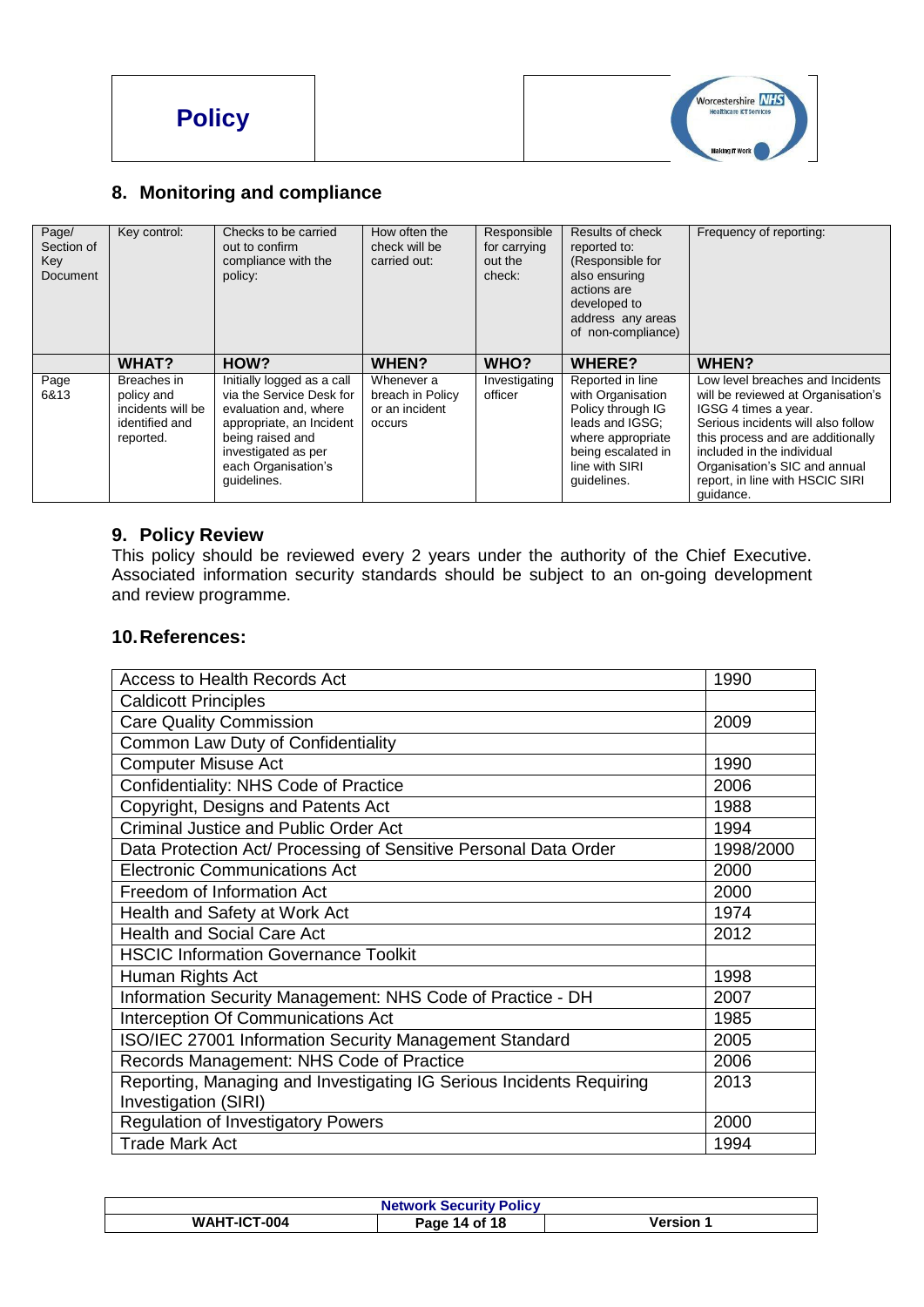

# **11.Background**

#### **11.1. Equality Requirements**

No potential discriminatory impact has been identified as a result of the Equality Impact Assessment Tool, so not required to refer to Human Resources, key document is held in control document.

#### **11.2. Financial risk assessment**

No business case has been completed as nothing highlighted as a result of the Financial Risk Assessment, key document held in control document.

#### **11.3. Consultation Process**

The following stakeholders have been consulted during the production of this Policy:

#### **WHICTS**

Information Governance Groups at Organisation and County level

#### **11.4. Approval Process**

As a WHICTS Policy each Organisation will co-ordinate approval via their IG Steering Groups and any additional identified committees, as detailed in the Checklist for the Review and Approval key document held in control document.

| <b>Network Security Policy</b> |               |          |
|--------------------------------|---------------|----------|
| <b>WAHT-ICT-004</b>            | Page 15 of 18 | Version. |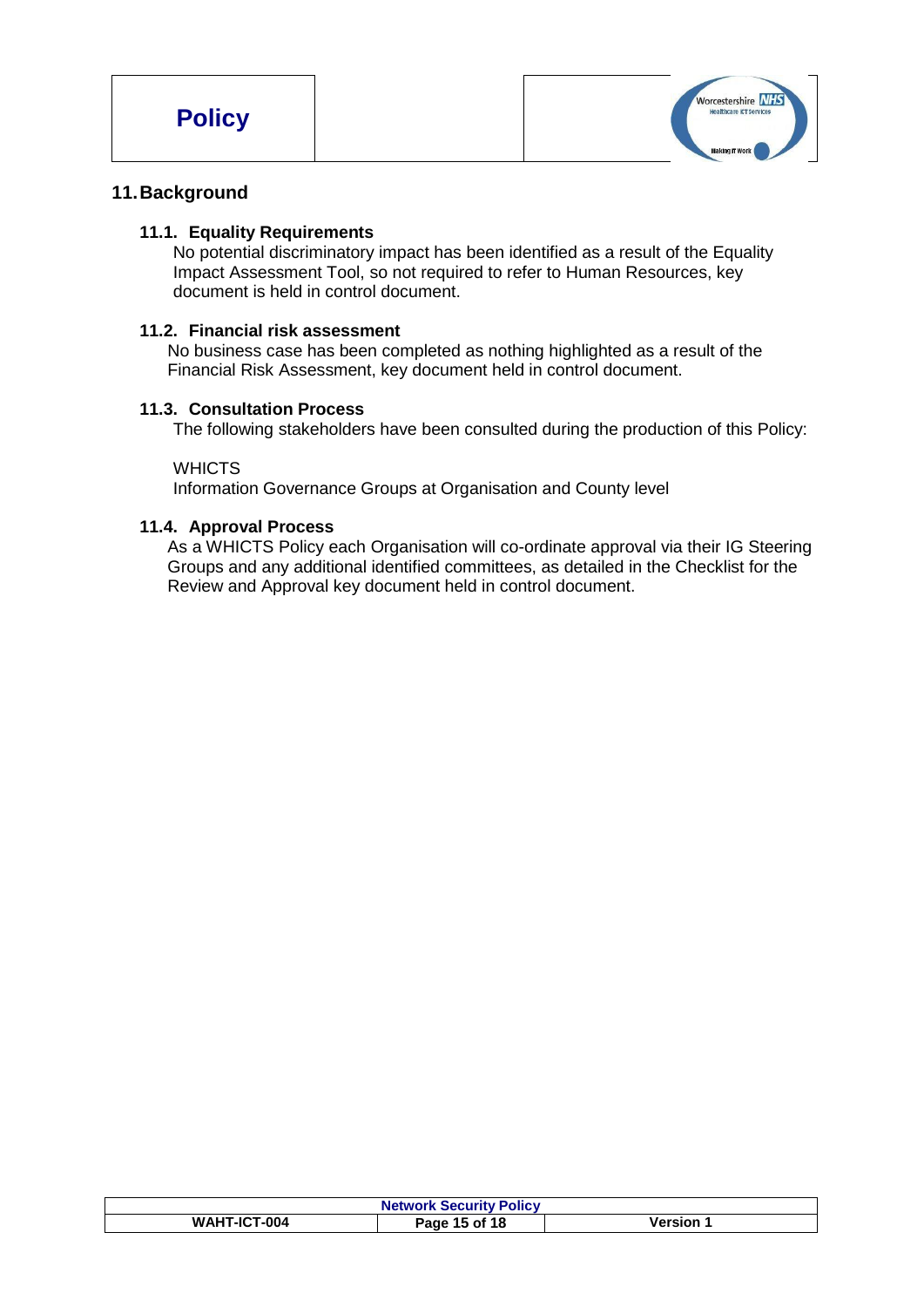

# **Appendix 1**



| <b>Network Security Policy</b> |               |                |  |
|--------------------------------|---------------|----------------|--|
| <b>WAHT-ICT-004</b>            | Page 16 of 18 | <b>Version</b> |  |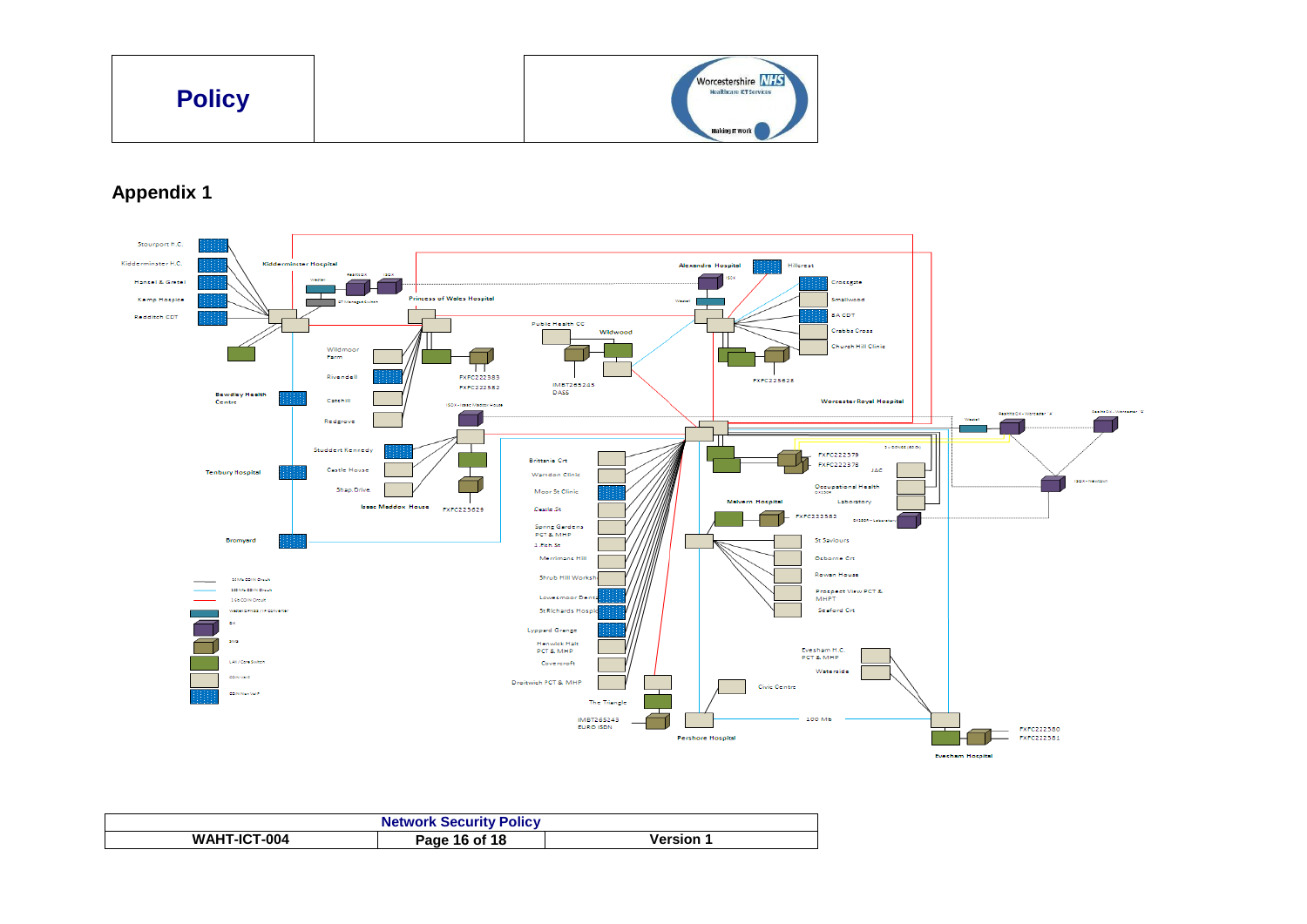

#### **Supporting Document 1 - Equality Impact Assessment Tool**

To be completed by the key document author and attached to key document when submitted to the appropriate committee for consideration and approval.

|    |                                                                                                            | Yes/No    | <b>Comments</b> |
|----|------------------------------------------------------------------------------------------------------------|-----------|-----------------|
| 1. | Does the policy/guidance affect one<br>group less or more favourably than<br>another on the basis of:      |           |                 |
|    | Race                                                                                                       | <b>No</b> |                 |
|    | Ethnic origins (including gypsies and<br>travellers)                                                       | <b>No</b> |                 |
|    | Nationality                                                                                                | <b>No</b> |                 |
|    | Gender                                                                                                     | <b>No</b> |                 |
|    | Culture                                                                                                    | <b>No</b> |                 |
|    | Religion or belief                                                                                         | <b>No</b> |                 |
|    | Sexual orientation including lesbian,<br>gay and bisexual people                                           | <b>No</b> |                 |
|    | Age                                                                                                        | <b>No</b> |                 |
| 2. | Is there any evidence that some groups<br>are affected differently?                                        | <b>No</b> |                 |
| 3. | If you have identified potential<br>discrimination, are any exceptions<br>valid, legal and/or justifiable? | <b>No</b> |                 |
| 4. | Is the impact of the policy/guidance<br>likely to be negative?                                             | <b>No</b> |                 |
| 5. | If so can the impact be avoided?                                                                           |           |                 |
| 6. | What alternatives are there to achieving<br>the policy/guidance without the impact?                        |           |                 |
| 7. | Can we reduce the impact by taking<br>different action?                                                    |           |                 |

If you have identified a potential discriminatory impact of this key document, please refer it to Assistant Manager of Human Resources, together with any suggestions as to the action required to avoid/reduce this impact.

For advice in respect of answering the above questions, please contact Assistant Manager of Human Resources.

| <b>Network Security Policy</b> |                  |         |
|--------------------------------|------------------|---------|
| <b>WAHT-ICT-004</b>            | of 18<br>Paqe 17 | /ersion |